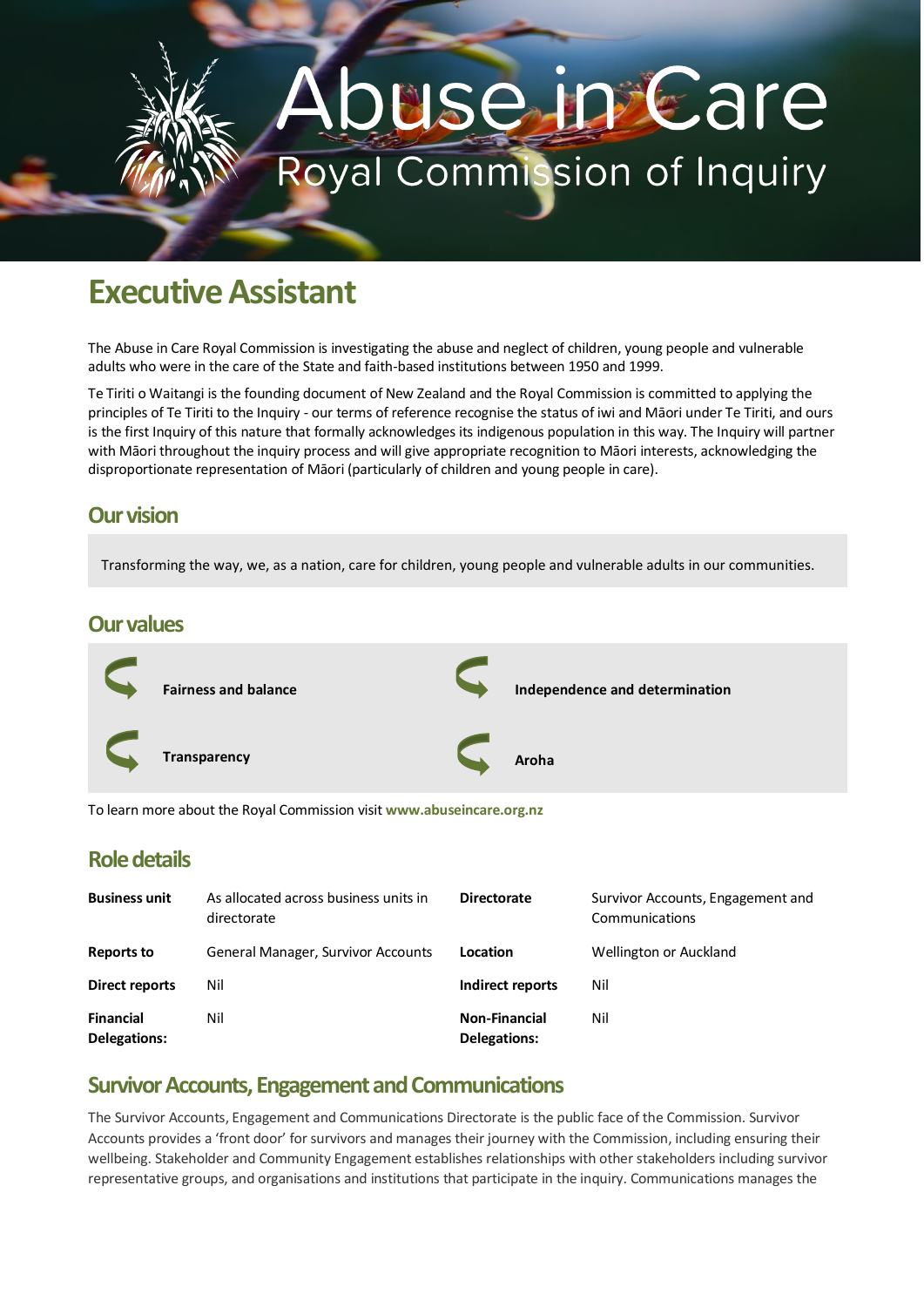Commission's internal and external information flows to ensure that the inquiry is well understood and supported by Commission personnel, other government departments and the public.

### **What you'll do**

The role of the Executive Assistant will work closely with the General Manager(s) in the Survivor Accounts, Engagement and Communications directorate. They will provide executive and administrative support to the GM and through them to the wider business unit(s) and directorate. They will be required to work collaboratively with other administrative roles and across the royal commission to assist with the delivery of key pieces of work.

| <b>Accountabilities</b>                    | <b>Responsibilities</b>                                                                                                                                                                                                                                                                                                                                                                                                                                                                                                                                                                                                                                                                                                                                                                                                                                                                                                                                                                                                                                                                                                                                                                                                                                                   |
|--------------------------------------------|---------------------------------------------------------------------------------------------------------------------------------------------------------------------------------------------------------------------------------------------------------------------------------------------------------------------------------------------------------------------------------------------------------------------------------------------------------------------------------------------------------------------------------------------------------------------------------------------------------------------------------------------------------------------------------------------------------------------------------------------------------------------------------------------------------------------------------------------------------------------------------------------------------------------------------------------------------------------------------------------------------------------------------------------------------------------------------------------------------------------------------------------------------------------------------------------------------------------------------------------------------------------------|
| Effective<br>Administration and<br>Support | Providing sophisticated calendar management by prioritising enquiries and requests,<br>troubleshooting conflicts, making judgements and recommendations to ensure smooth day to<br>day engagement<br>• Diary and inbox management<br>" Develop and maintain processes, procedures and systems to ensure the smooth running of the<br>General Manager's day to day tasks<br>Provide administration support to other managers across the business unit as directed by<br><b>General Manager</b><br>" Develop and maintain the General Manager's paper and electronic filing and information<br>systems<br>" Being responsible for processing expenses, credit card returns and raising purchase orders and<br>other finance related duties where needed<br>" Completing a broad variety of administrative tasks that facilitate the General Manager's ability<br>to effectively undertake their responsibilities, including:<br>Assisting with special projects<br>Designing and producing complex documents, reports and presentations<br>Collecting and preparing information for meetings with Commissioners and key<br>stakeholders<br>Composing and preparing correspondence where needed<br>Maintaining contact lists<br>$\blacksquare$<br>Making travel arrangements |
| Relationship<br>management                 | I Identify and establish professional relationships with key external advisory group members<br>and their support personnel<br>As directed, arrange and facilitate meetings and discussions with these advisors and<br>stakeholders<br>• Oversee provision of travel, accommodation and hosting requirements of advisory groups as<br>required<br>" Oversee and as necessary, facilitate the collation and distribution of agendas, minutes, reading<br>papers and other documents for meetings of external advisory groups<br><b>Building a strong relationship across the business unit(s) to ensure you are able to provide</b><br>support to them where needed<br><b>Ensure strong lines of communication with the GM to ensure needs are fully identified</b>                                                                                                                                                                                                                                                                                                                                                                                                                                                                                                        |
| Te Tiriti o Waitangi                       | " Carry out duties in ways that are consistent with, and honors the Commission's commitment<br>to, Te Tiriti o Waitangi and demonstrates a good understanding of the expectations of iwi /<br>Māori within the context of the Commission's mahi.                                                                                                                                                                                                                                                                                                                                                                                                                                                                                                                                                                                                                                                                                                                                                                                                                                                                                                                                                                                                                          |
| <b>Risk Management</b>                     | " Comply with specific legislative requirements, adhere to the Royal Commission's policies and<br>procedures, and report or escalate risks, issues and events.<br>" Maintain a strict sense of professional ethics, confidentiality and privacy, and abiding by the<br>public service Code of Conduct.                                                                                                                                                                                                                                                                                                                                                                                                                                                                                                                                                                                                                                                                                                                                                                                                                                                                                                                                                                    |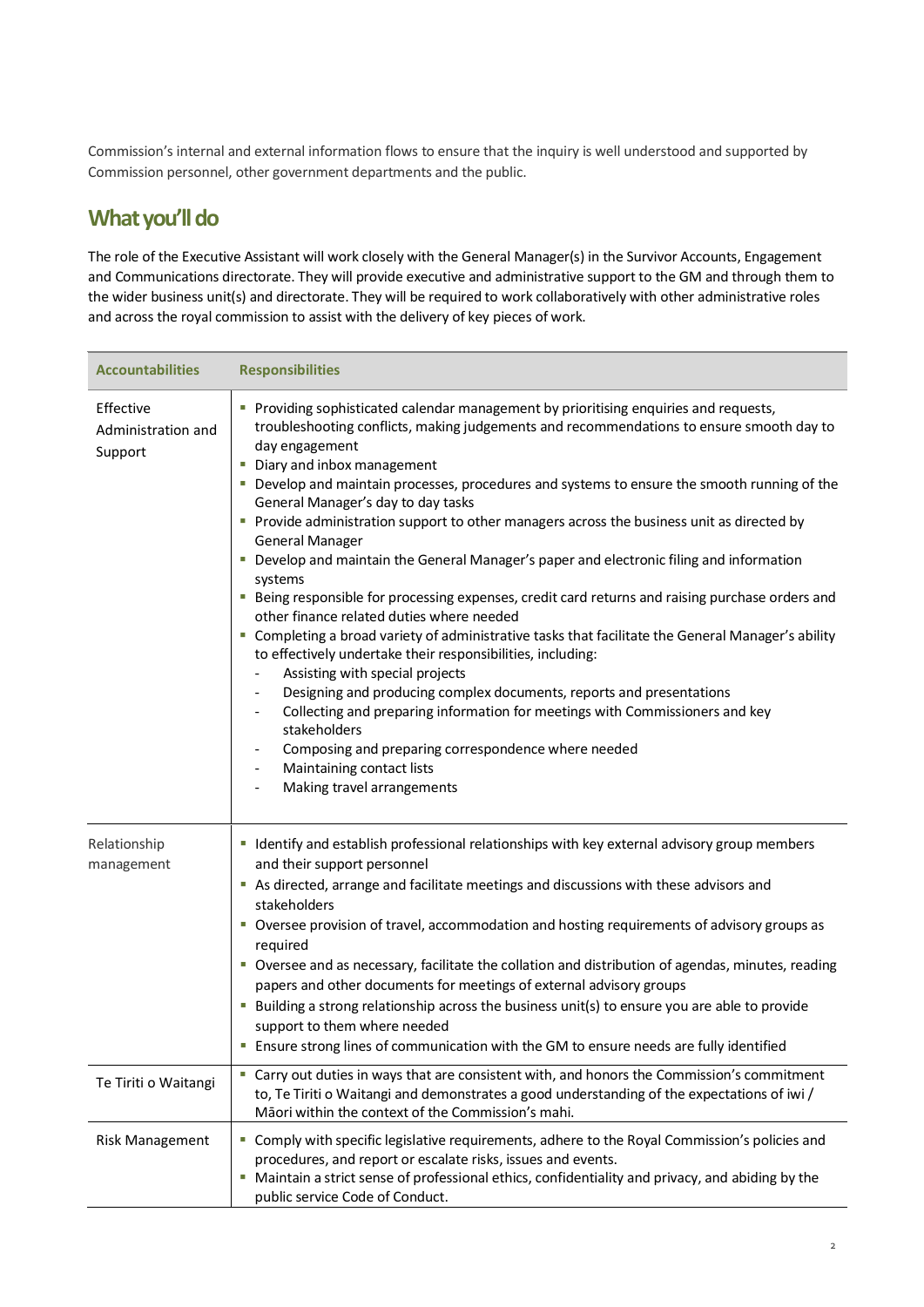| Health and safety | Everyone is required to:<br>• Take reasonable care for their own health and safety<br>" Take reasonable care that they do not adversely affect the health and safety of other people<br>• Co-operate with any reasonable workplace policy or procedure that has been communicated<br>" Comply, with any reasonable instruction that is given by the Commission to allow it to meet<br>with its health and safety obligations. |  |
|-------------------|-------------------------------------------------------------------------------------------------------------------------------------------------------------------------------------------------------------------------------------------------------------------------------------------------------------------------------------------------------------------------------------------------------------------------------|--|
| Other duties      | • All other duties as required                                                                                                                                                                                                                                                                                                                                                                                                |  |
| Travel            | ■ Travel may be required for this role from time to time                                                                                                                                                                                                                                                                                                                                                                      |  |

## **Qualifications and experience**

| <b>Qualifications</b>           | Relevant qualification or experience in another Executive Assistant Role                                                                                                                                                                                                                                                                                                                                                                                                                                                                                                                                                                                                    |  |
|---------------------------------|-----------------------------------------------------------------------------------------------------------------------------------------------------------------------------------------------------------------------------------------------------------------------------------------------------------------------------------------------------------------------------------------------------------------------------------------------------------------------------------------------------------------------------------------------------------------------------------------------------------------------------------------------------------------------------|--|
| <b>Experience and knowledge</b> | Strong demonstrable knowledge of and experience in:<br>All aspects of communications including written, oral and relationship management.<br>ш<br>Complex diary and inbox management<br>Strong communication skills including written, oral and relationship management<br>ш<br>Strong organisational and prioritisation skills with the ability to proactively meet<br>deadlines<br>Ability to work with ambiguity, strong problem-solving skills and comfort in working<br>with complexity<br>Previous experience with the Microsoft package: PowerPoint, Word, Excel and Outlook<br>ш<br>Professional discretion<br>ш<br>Self-motivated and ability to work unsupervised |  |
| <b>Variations to Duties</b>     | Duties and responsibilities described above should not be construed as a complete and<br>exhaustive list as it is not the intention to limit in any way the scope or functions of the<br>position. Duties and responsibilities can be amended from time to time either by<br>additional, deletion or straight amendment to meet any changing conditions, however<br>this will only be done in consultation with the employee.                                                                                                                                                                                                                                               |  |
| <b>Inclusion and Diversity</b>  | The Commission welcomes and celebrates diversity and seeks to provide equal<br>opportunities for all people including Māori, Pacific People, LGBTITQA+, and disabled<br>communities to participate in the work of the Commission.<br>Your work life balance is important to us. We acknowledge that non-standard working<br>practices can often be a preferable way for people to work to help them maintain a<br>healthy work life balance. We will proactively work with you to make your flexible<br>working arrangement work where possible                                                                                                                             |  |

## **Key relationships**

| Internal | • Survivor Accounts team, including<br>Contact Centre, Wellbeing, Private<br>Sessions<br>• Media, Communications &<br>Engagement team<br>• Directorate Leadership team<br>Finance & HR | External | п |
|----------|----------------------------------------------------------------------------------------------------------------------------------------------------------------------------------------|----------|---|
|----------|----------------------------------------------------------------------------------------------------------------------------------------------------------------------------------------|----------|---|